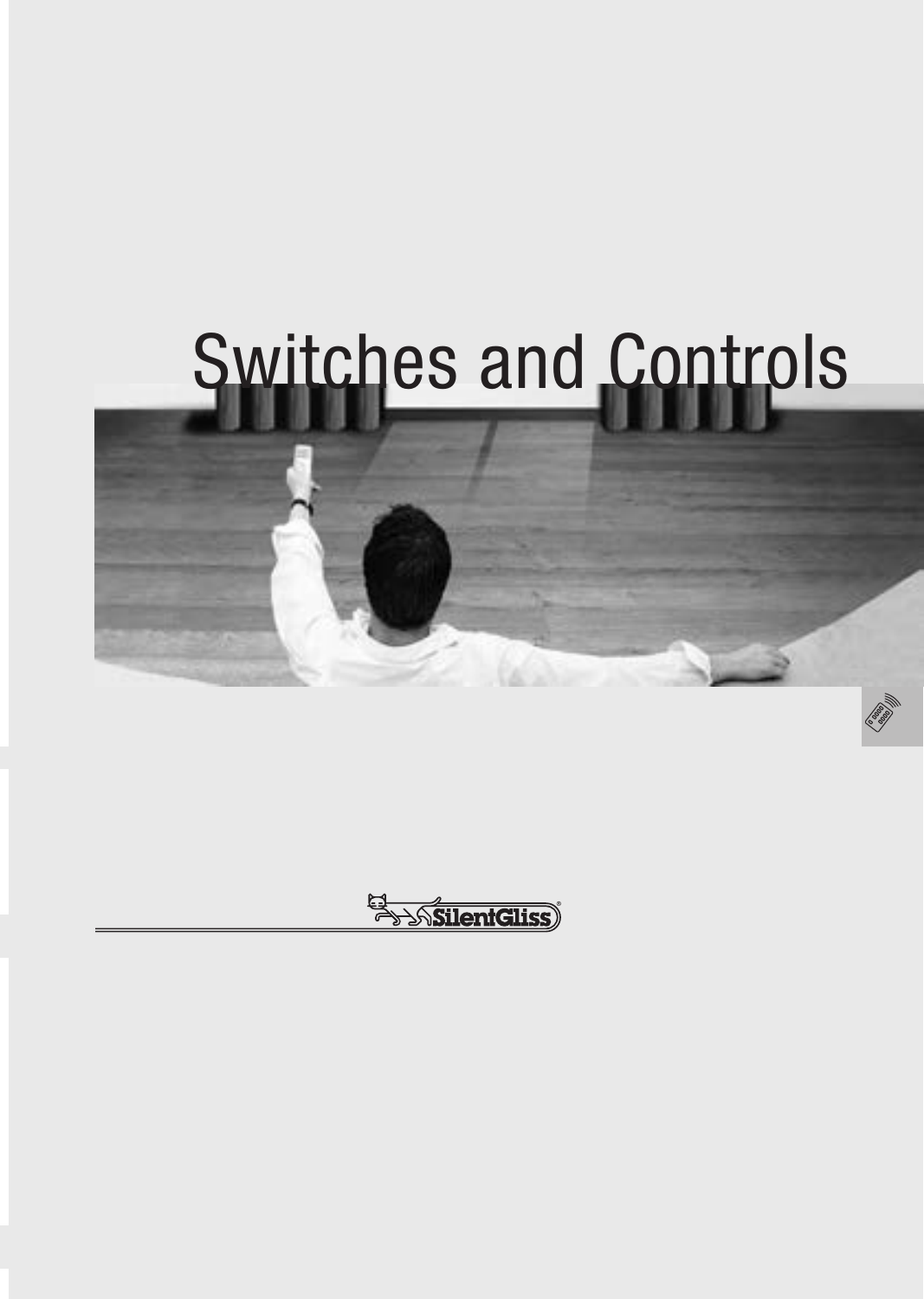# Control System

# Silent Gliss® 0450 Radio Control System



## Product Information

- For use with all Silent Gliss motors
- Radio controlled no wiring from switch to control box
- Up to 255 house and 255 room addresses
- Can be retro fitted
- Simple multi-switch possibilities without complex cabling
- Control of up to 8 motor groups both individually and simultaneously from a single gang switch
- Wall switches available in either mirror polish, brushed stainless or brass finish
- Multi-channel programmable handset available
- Black pattress box as standard, white box available on reQuest
- Range: max. 100m
- In some situations a booster may be required for distances over 15m. Ask Silent Gliss
- Pulse function allows slat tilting action on vertical and venetian blinds

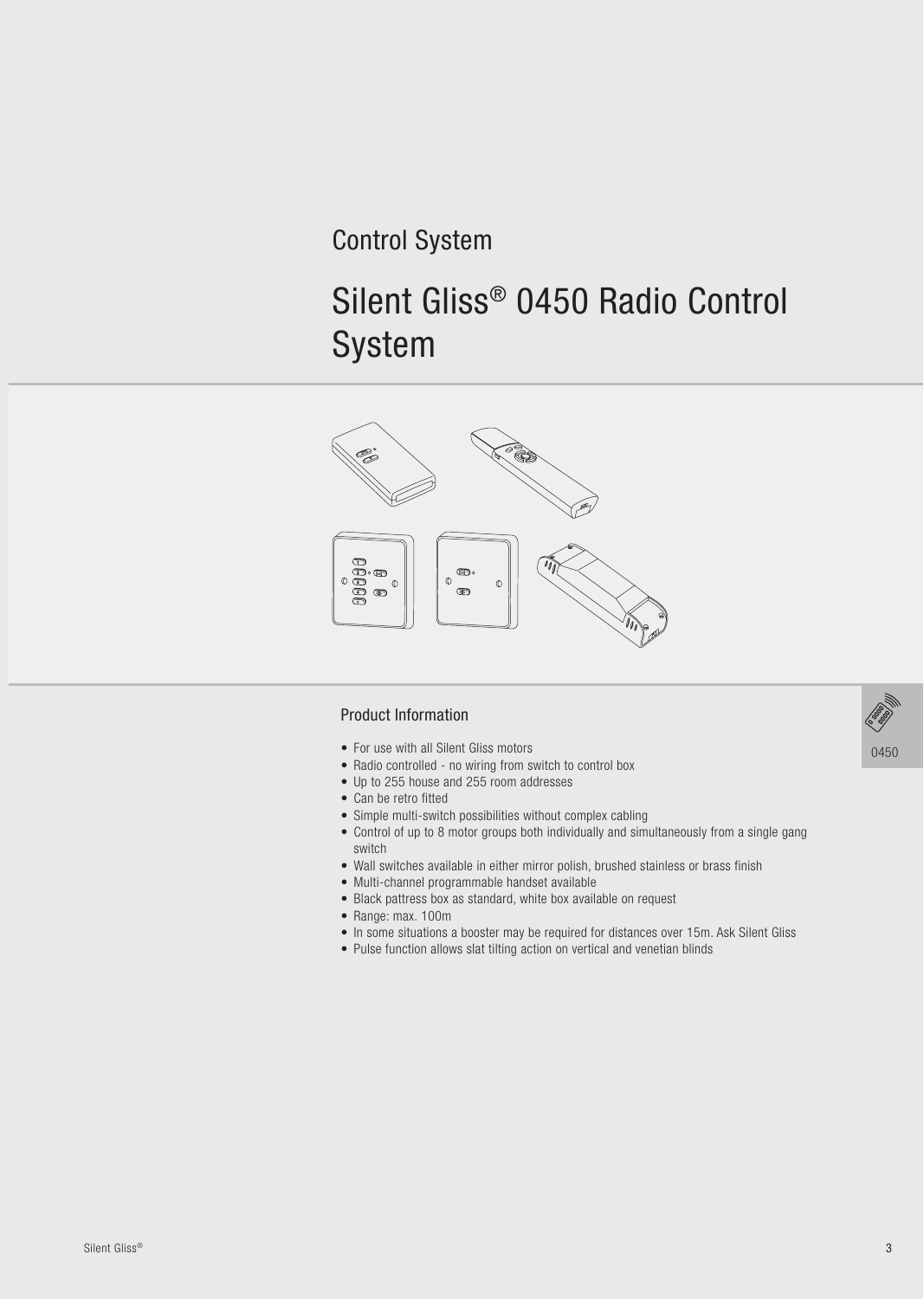## **Components**

#### Wall mounted switches 0913/0914



Hand held transmitters 0915/0939



#### Control modules 0907/0918/0919

0913(BS, MP or BR): Wall mounted switch single channel 0914(BS, MP or BR): Wall mounted switch 8-channel

Wall switches are available in either mirror polish (....MP), brushed stainless (....BS) or brass (....BR)

0915: Hand held transmitter single-channel 0939: Multi-channel programmable transmitter

Switches and remotes 0913 - 0916 are also compatible with motors 9021 and 9023 integrated radio receivers.



See application chart

Typical wiring installation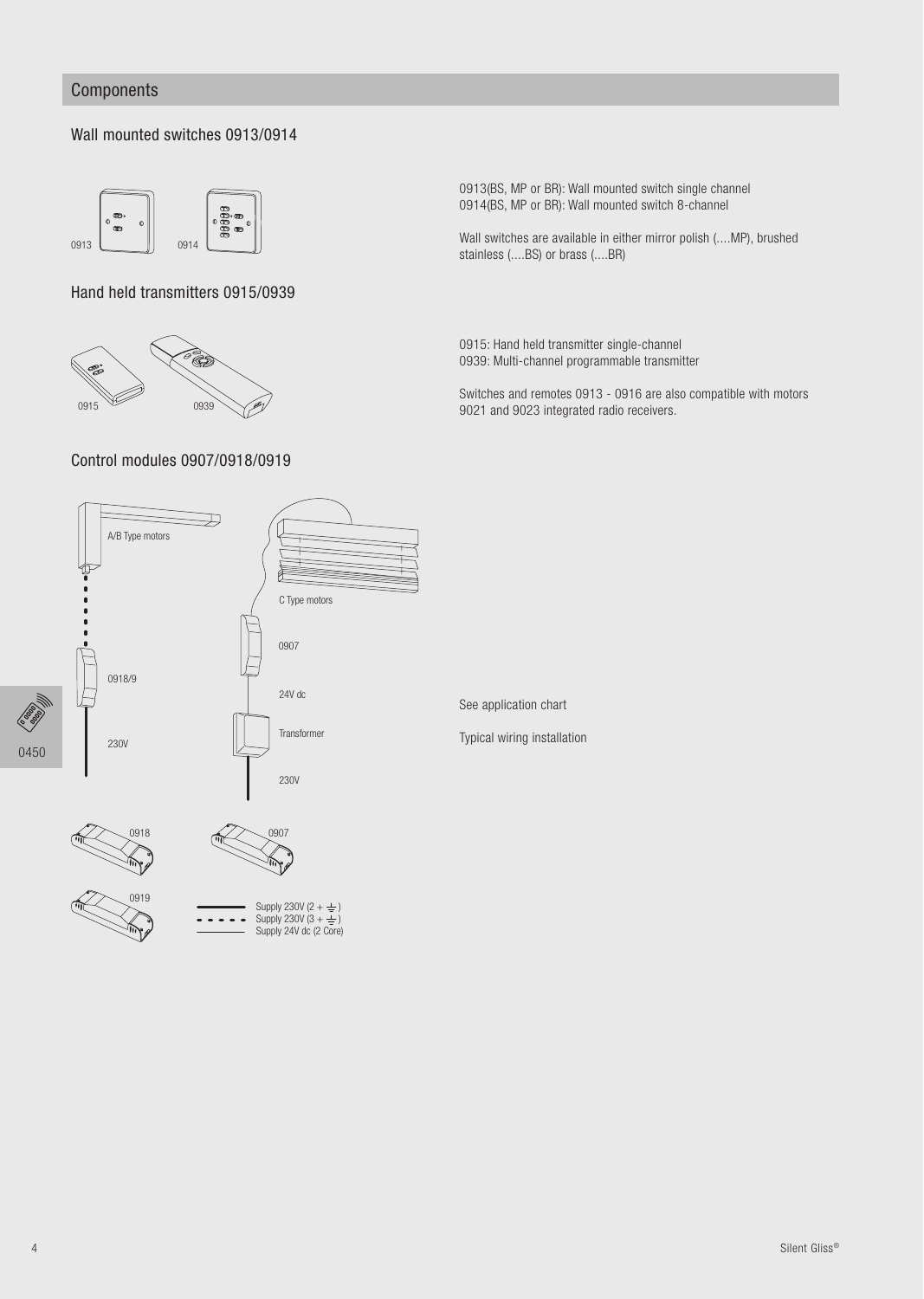# Standard Accessories

| 0907 | Control module (motor type C)                                                             |                                                                                                              | 0913 | Wall mounted switch single-channel<br><b>BS Brushed Stainless/MP Mirror</b><br>Polish/BR Brass | $\cdot$ . |
|------|-------------------------------------------------------------------------------------------|--------------------------------------------------------------------------------------------------------------|------|------------------------------------------------------------------------------------------------|-----------|
| 0914 | Wall mounted switch 8-channel<br><b>BS Brushed Stainless/MP Mirror</b><br>Polish/BR Brass | $\begin{array}{c} \mathbf{e}^{\mathbf{e}} \\ \mathbf{e}^{\mathbf{e}} \\ \mathbf{e}^{\mathbf{e}} \end{array}$ | 0915 | Hand held transmitter single-<br>channel                                                       |           |
| 0918 | Control module (motor type A, AA)                                                         |                                                                                                              | 0919 | Control module (motor type B, BB)                                                              |           |
| 0939 | Multi-channel programmable<br>transmitter                                                 |                                                                                                              |      |                                                                                                |           |

# Optional Accessories

0917 White pattress box



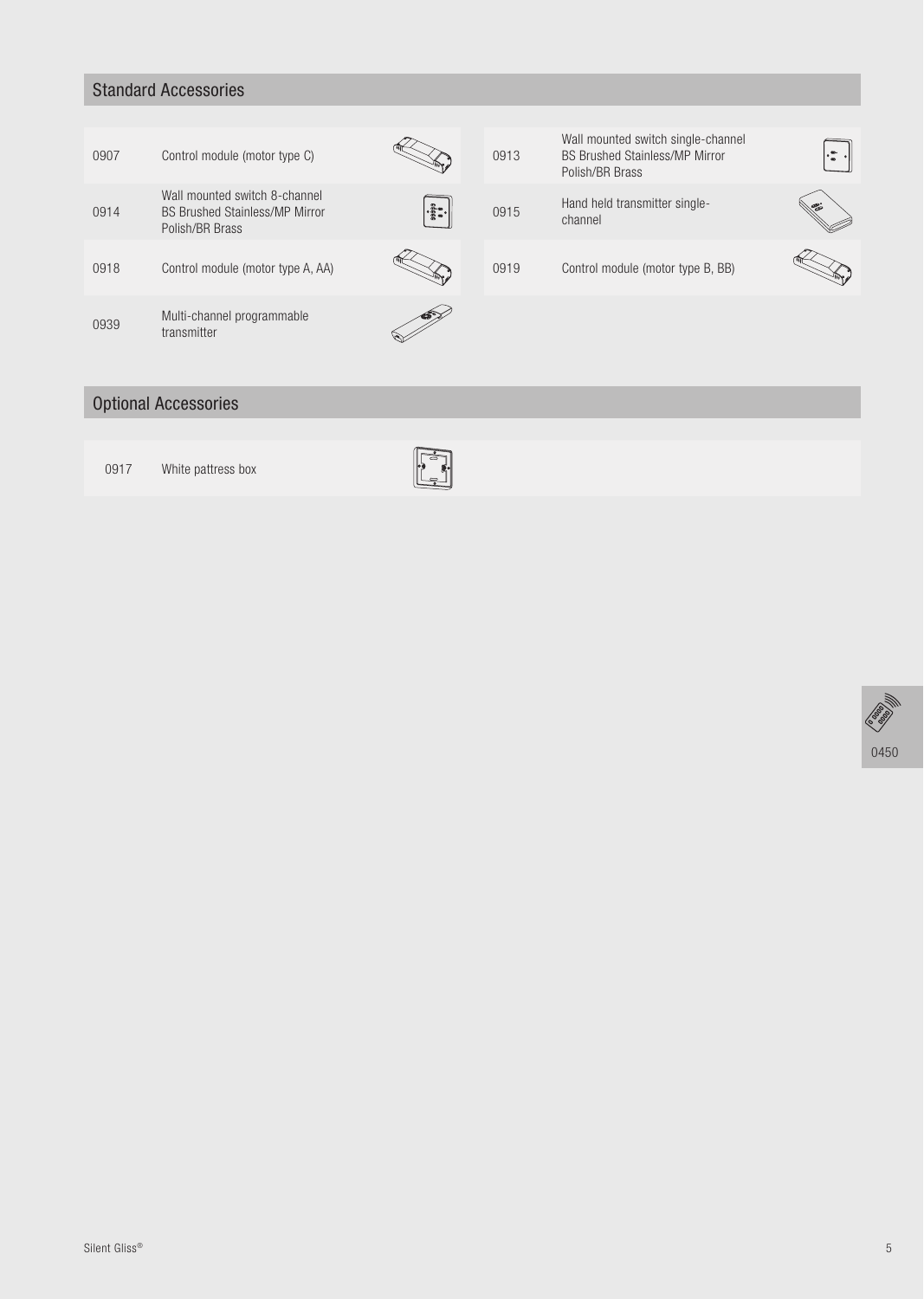## Transmitter/Receiver Combinations

## Motors with integrated receivers



#### A: 230V

The following motors with integrated receivers can be operated directly with hand held transmitters Silent Gliss 0915 and 0939 and wall switches Silent Gliss 0913 and 0914.

Motor 9060 (Systems 5600) Motor 9091EL (Systems 2650, 2950)

## Motors without integrated receiver



#### A: 230V

The following motors without integrated receivers can be operated in combination with receivers Silent Gliss 0918, 0907 or 0919:

Motor 2160 (Systems 2195, 8950) Motor 4575 (System 4595) Motor 10322 (Systems 2350 up to 15kg, 4550, 4960, 4880) Motor 5360 (System 5300) Motor 5805 (System 5800) Motor 8605 (System 8600) Motor 9009 (Systems 8700, 8800) Motor 10522 (Systems 2350 up to 7.5kg, 4870)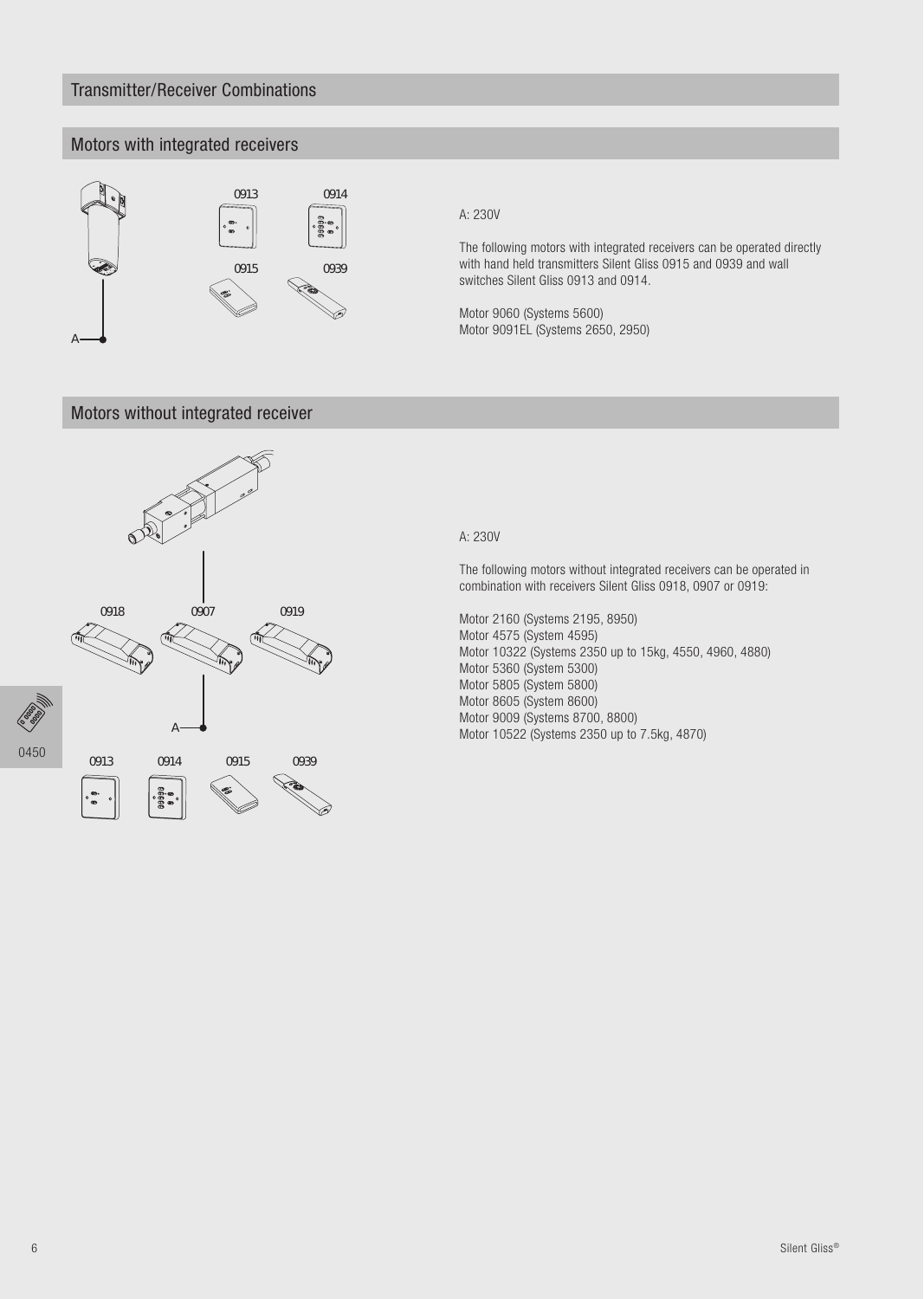# 24V motors without integrated receiver



For specific wiring diagrams and detailed information about each motor and systems compatible with the Radio Remote Control System Silent Gliss 0450, please contact Silent Gliss.

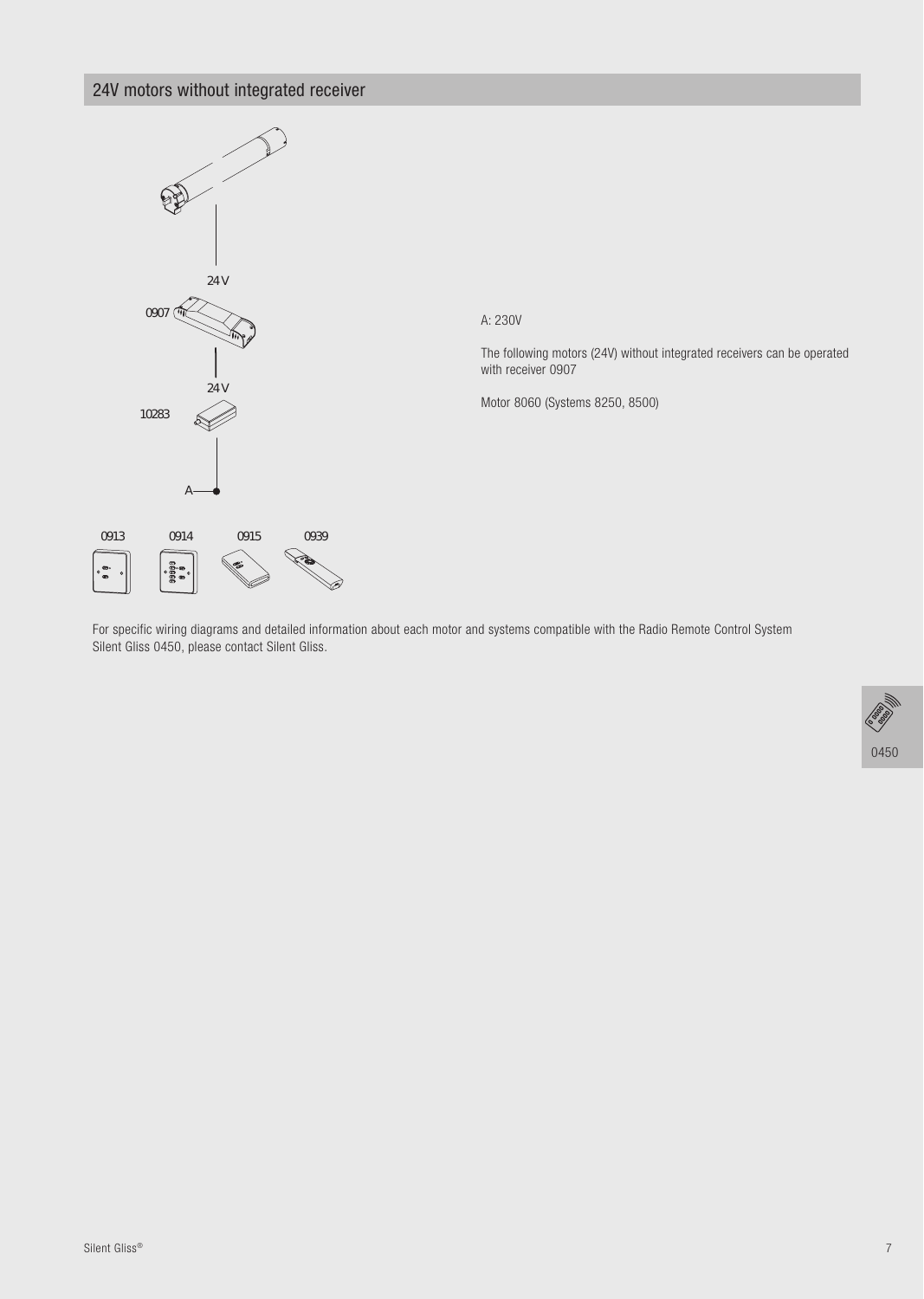# Radio Remote Control System

# Silent Gliss® 9940



## Product Information

- Radio controlled no wiring from switch to control box.
- For use with most Silent Gliss electric operated window treatment systems
- 1-channel, 5-channel or 10-channel wall/hand-held transmitters for one or more receivers are available
- Large up-stop-down buttons
- Uses standard batteries
- Radio receivers available for motors without integrated receiver
- Silent Gliss Move App to operate systems with smartphone, tablet and desktop.

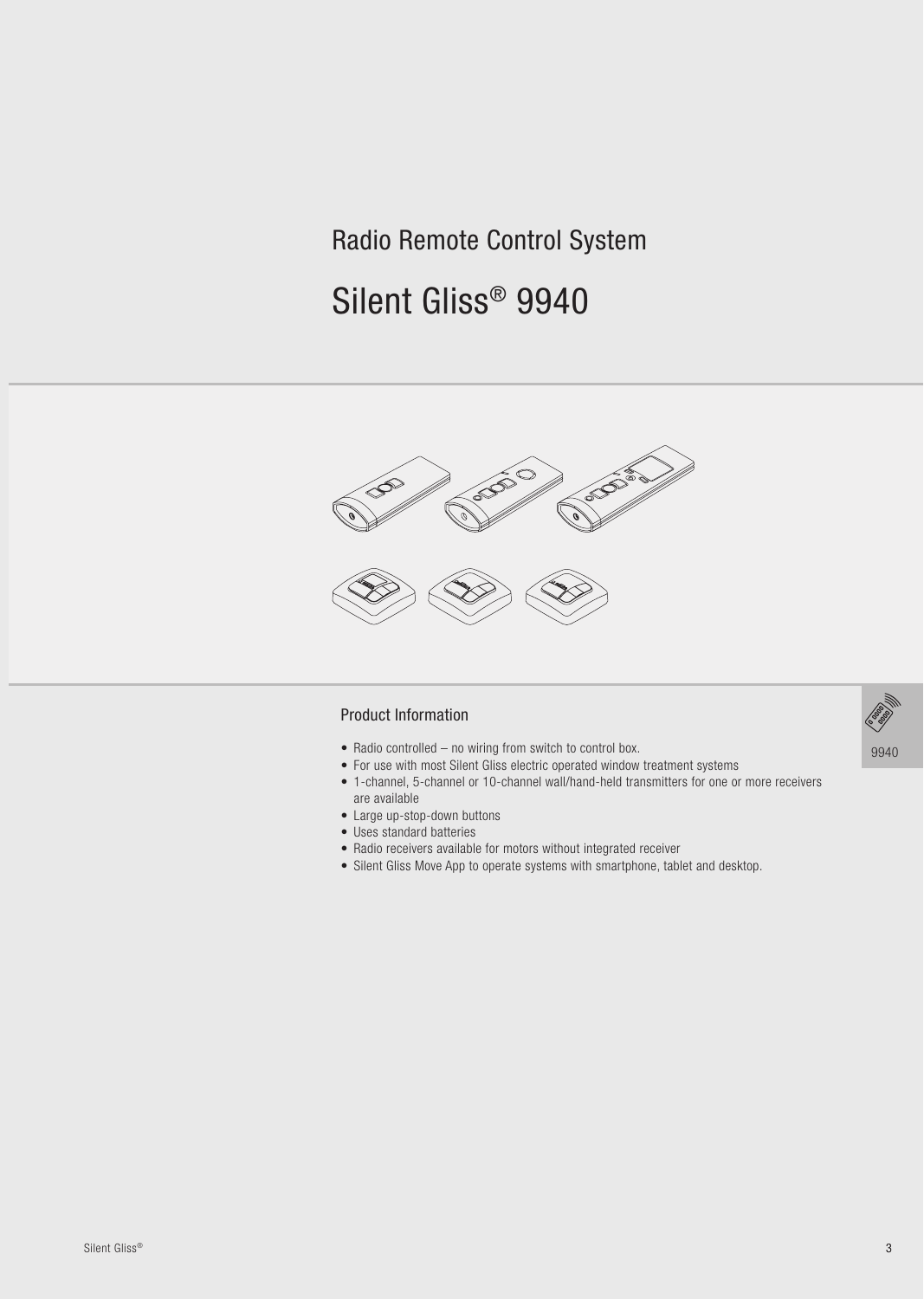## Overview Components

#### **Transmitters**











#### Silent Gliss 10300 hand-held transmitter, 1 channel

Hand-held transmitter 868MHz

Function: 1-Channel

The hand-held transmitter can operate one receiver or one group of receivers.

- Available in white, silver and anthracite

- Wall holder in corresponding colour included

#### Silent Gliss 10302 hand-held transmitter, 5+1 channel

Hand-held transmitter 868MHz

Function: 5+1 channel

The hand-held transmitter can operate up to five receivers individually or up to five groups of receivers individually or simultaneously.

- Available in white, silver and anthracite

- Wall holder in corresponding colour included

#### Silent Gliss 10303 Hand-held transmitter, 10+2+1 Channel

Hand-held transmitter 868MHz

Function: 10+2+1 channel

The hand-held transmitter can operate up to ten receivers individually or up to ten groups of receivers individually or simultaneously. Additionally, the ten groups of receivers can be split up into two separate groups which can be operated individually or simultaneously

- Day and week programs available
- Programmable sunrise and sunset time
- Holiday mode
- Illuminated display
- Available in white, silver and anthracite
- Wall holder in corresponding colour included

#### Silent Gliss 9946 wall mounted switch

Wall switch 868MHz

Function: 1-Channel

The switch can be used to operate one receiver or one group of receivers.

- No wiring necessary from switch to control box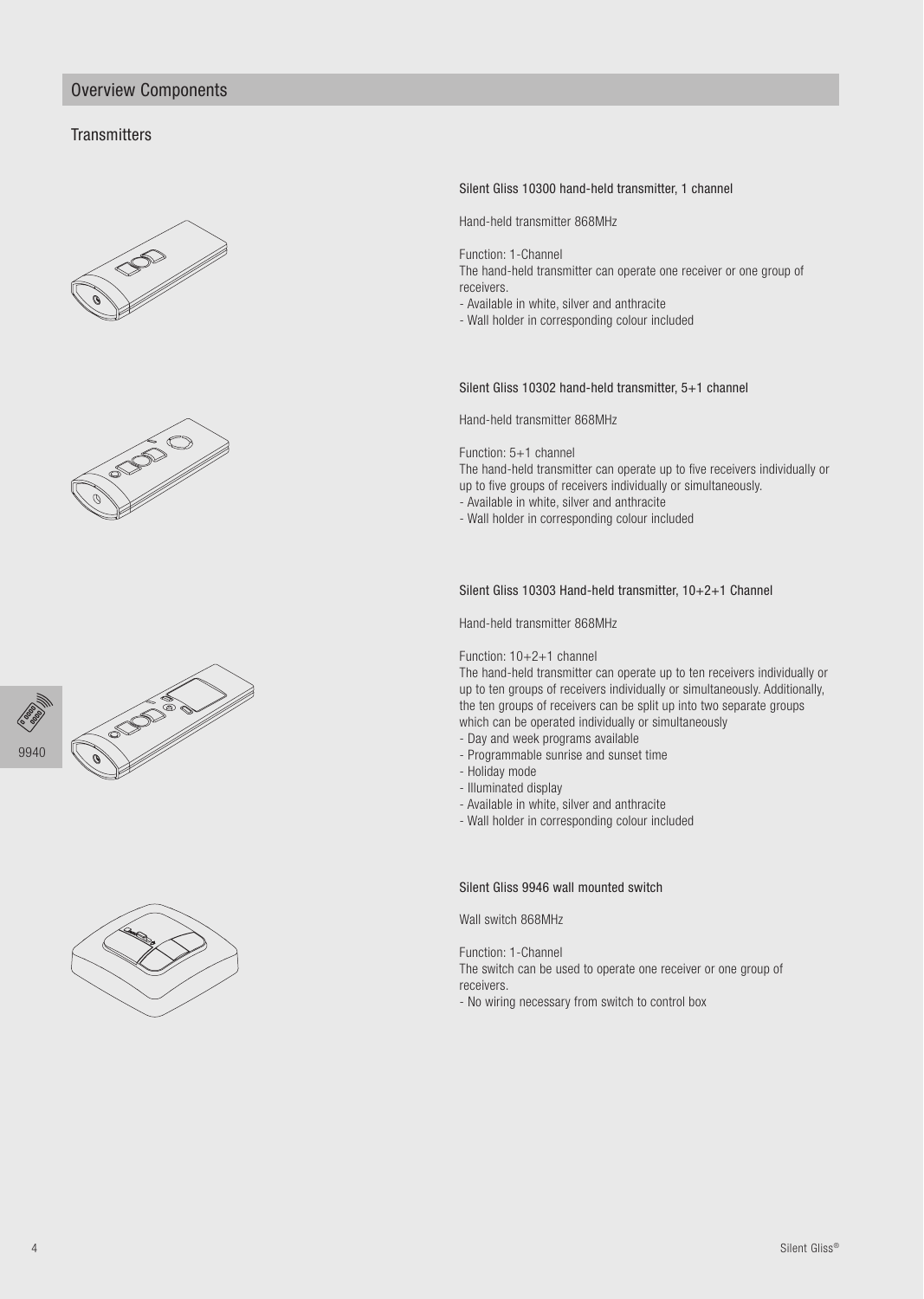





Receivers



#### Silent Gliss 9948 wall mounted switch

#### Wall switch 868MHz

Function: 1-channel with various functions The switch can be used to operate one receiver or one group of receivers.

- Programmable sunrise and sunset time
- Holiday mode
- Intermediate position
- Accessory devices and timer on/off
- With display screen
- No wiring necessary from switch to control box

#### Silent Gliss 9949 Wall switch

- Wire bound

Technical data:

- Output: Only for dry contact
- Important: No 230 V Motor can be connected

Product features:

- Single switch
- Central switch
- Group switch

#### Silent Gliss 9952 Wall switch

- Wire bound

Technical data:

- Nominal voltage: 230-240 V AC / 50-60 Hz
- Switching current:  $5 A / 250 V AC$  with  $cos = 1$
- Additional Output: 2x for dry contacts
- Input: Control an individual input

#### Product features:

- Single switch
- Factory pre-set (Date, Time, Operating time)
- Language options (15 languages)
- Astro programme, adjustable worldwide
- Automatic summer/winter time changeover
- Holiday program
- External input
- Suitable as a master, group or terminal unit
- Manual/automatic switching (selectable

Silent Gliss 9068 receiver

Receiver 868MHz, 230V

Function: 1-Channel (flush mount)

The receiver can be used to operate one motor or one group of motors (relay for each motor). Fits into a flush mount box of 60mm diameter. Potential free contacts.

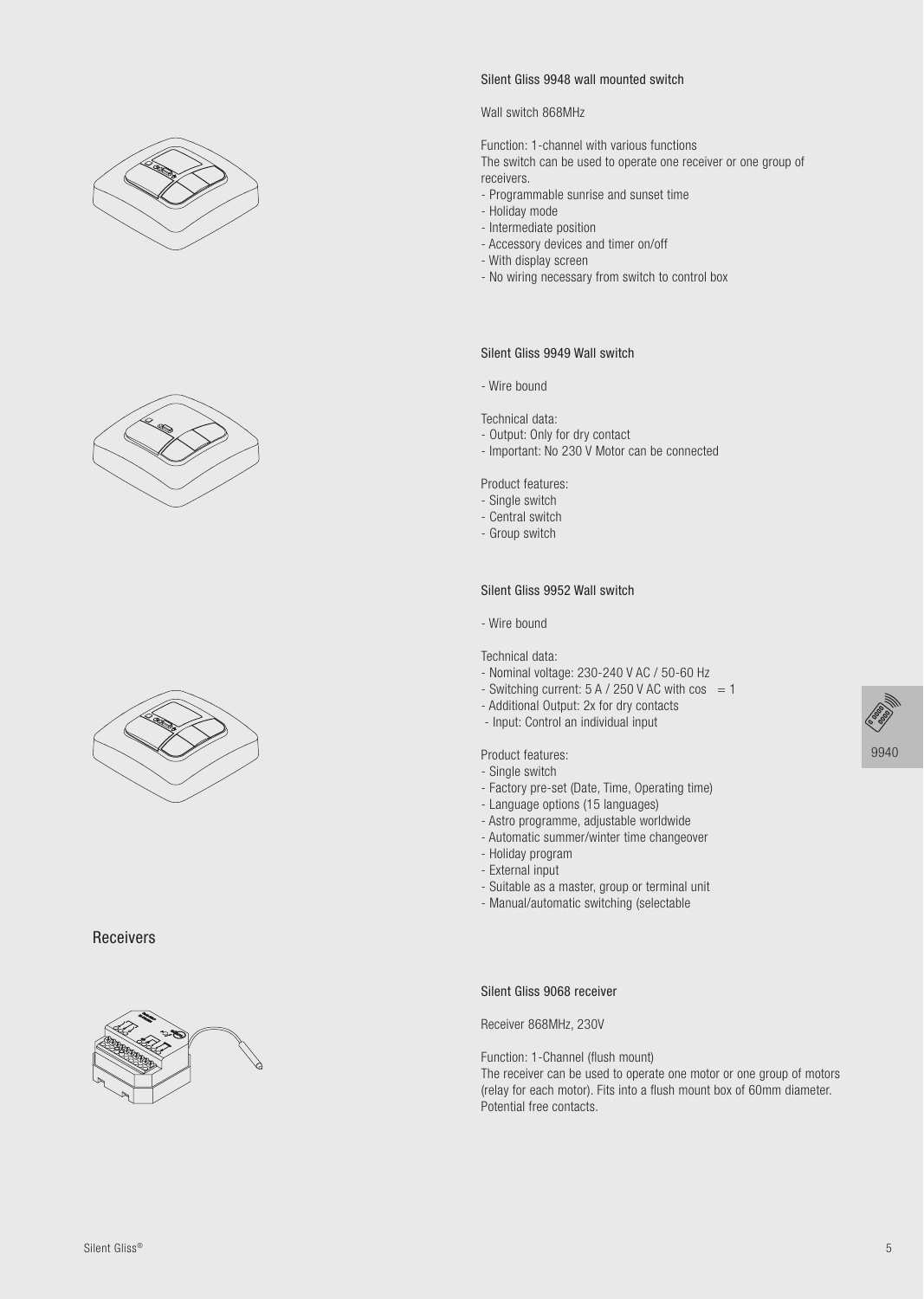



Control Unit DC



Accessories





#### Silent Gliss 9944 receiver

Receiver 868MHz, 230V

Function: 1-channel The receiver can operate one motor or one group of motors (relay for each motor). For "Non Latching Mode". Wiring 240V mains.

#### Silent Gliss 9945 receiver

Receiver Combio RM 868MHz, 230V

Function: 1-channel The receiver can operate one motor or one group of motors (relay for each motor). For "Latching Mode". Wiring 240V mains.

#### Silent Gliss 9947 control unit DC 24V

Function: relay (flush mount) The control unit is needed for operating 24V systems 4850, 8250 and 8500.

#### Silent Gliss 10297 Solar Sensor

#### Features:

- Transmitter 868 MHz
- Sun control for all motorised systems
- Integrated solar cells
- No cable needed
- Transparent housing
- Easy outdoor mount

#### Silent Gliss 10298 Sensor

Features:

- Transmitter 868/915 MHz
- Sun control for all motorised systems
- Can be used as a sun and twilight sensor
- No cable needed
- Easy to mount, no drilling needed

Note: The above are not intended for use as dawn to dusk sensors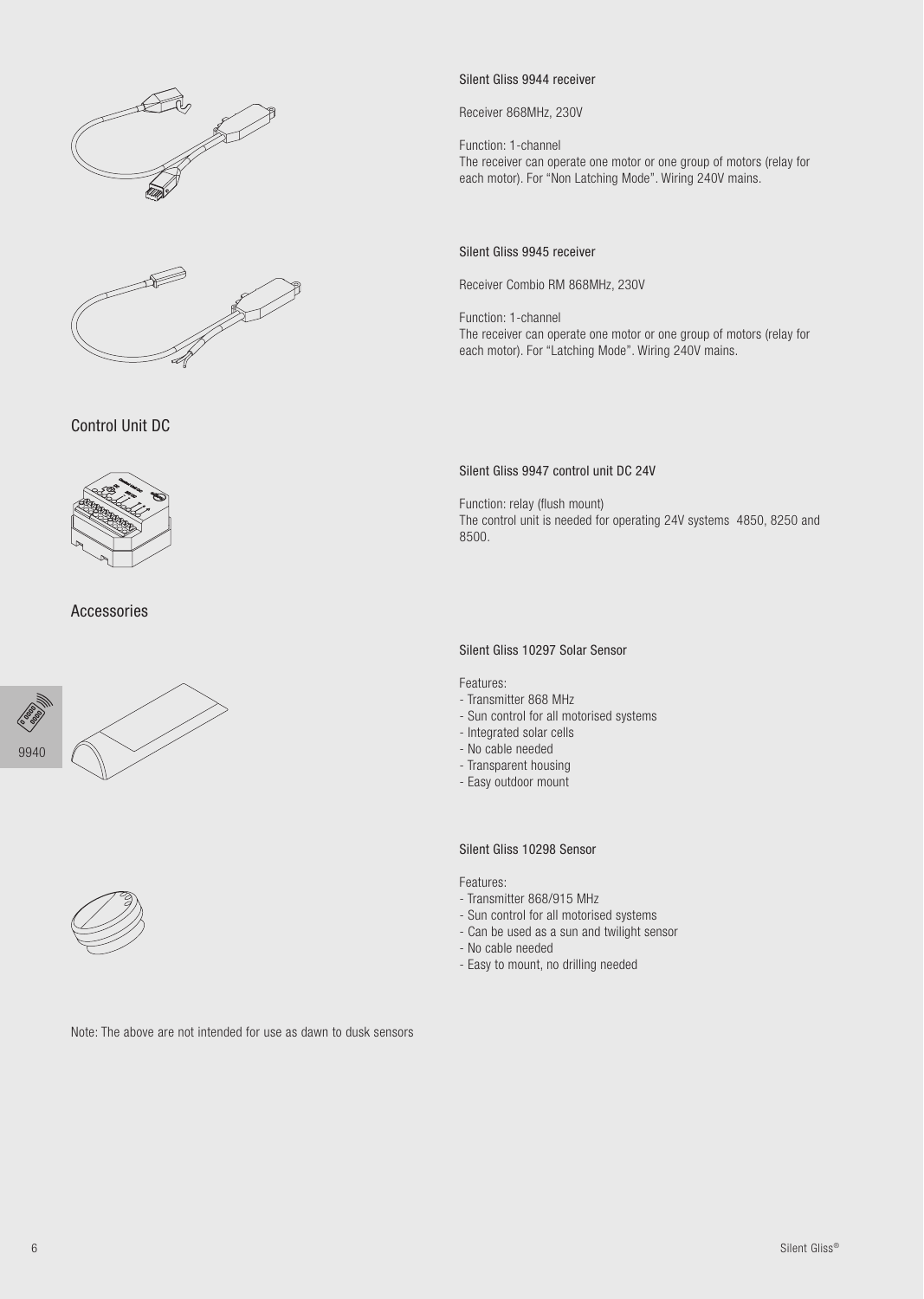

The system can be controlled with the Silent Gliss app "Move" through a smartphone, tablet or desktop.

Whether at home or on the road, this reliable and intuitive app allows to program automatic opening and closing times. Furthermore, automatic sunrise and sunset time programming and groups and moods are possible.

The app is available for Android, IOS and Windows and can be downloaded in the respective app stores.

Hardware required:

#### Move Server Set Silent Gliss 9960

- Set consists of server and transmitter stick

Move Server

- Server communicates between stick and router
- Slots for two transmitter sticks

Move Transmitter Stick Silent Gliss 9961

- Features 15-channel
- Stick communicates between system and server
- Available separately as well

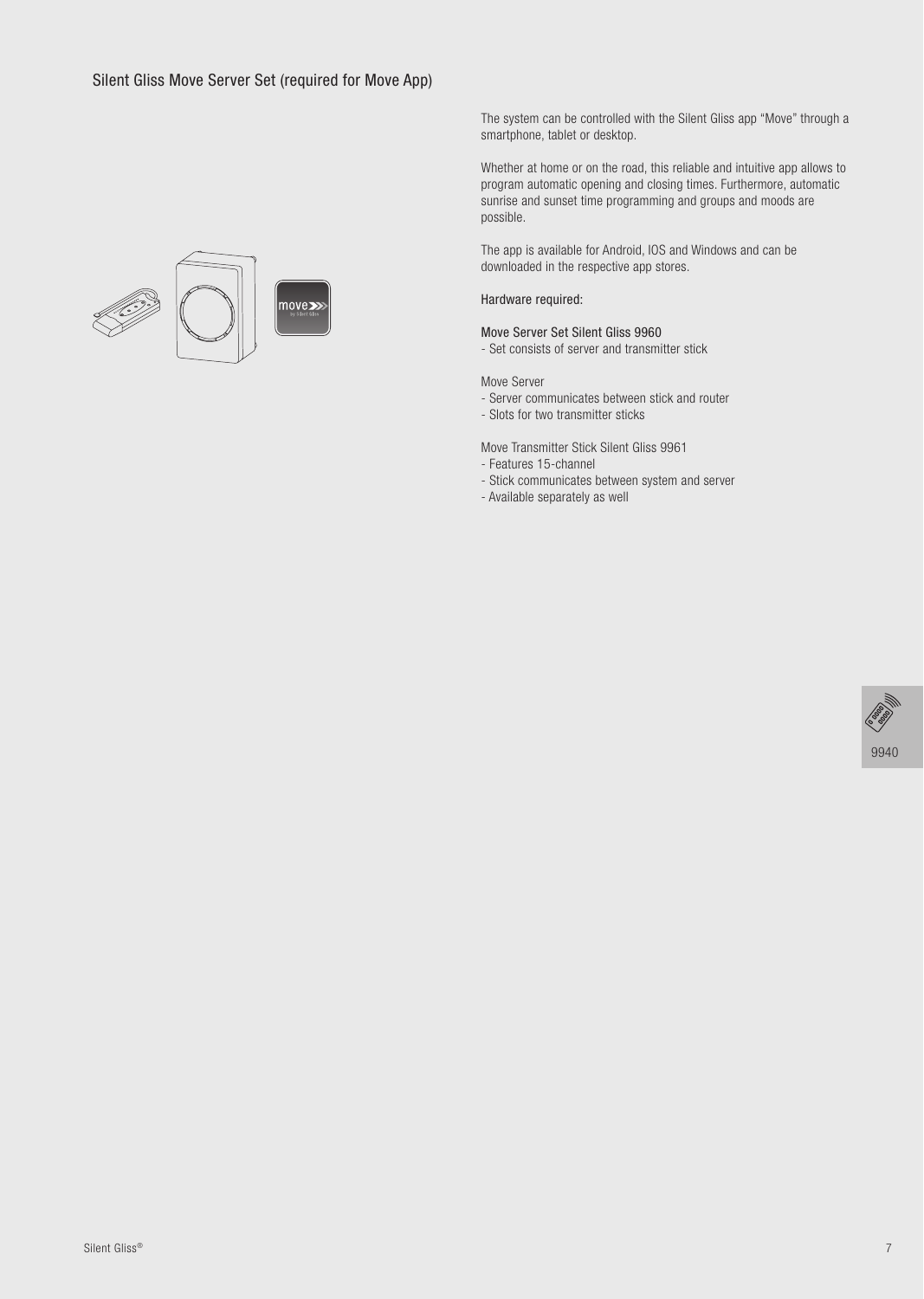# Transmitters / Switches

| 9946  | Wall switch                              |                                             | 9948  | Wall switch                        |     |
|-------|------------------------------------------|---------------------------------------------|-------|------------------------------------|-----|
| 9949  | Wall switch, wire bound                  |                                             | 9952  | Wall switch, wire bound            |     |
| 10300 | Hand-held transmitter, 1 channel         | จ                                           | 10302 | Hand-held transmitter, 5+1 channel | 500 |
| 10303 | Hand-held transmitter, 10+2+1<br>channel | $\mathscr{S}^{\mathfrak{S}^{\mathfrak{S}}}$ |       |                                    |     |

# Receivers / Control Unit DC

| 9068 | Remote receiver (flush mount) |  |
|------|-------------------------------|--|
| 9945 | Remote receiver (latching)    |  |



9944 Remote receiver (non latching)

9947 Control unit DC 24V





# Accessories





0997 Motor Test Lead 19960 Move Server Set (Includes 1x Stick)



10298 Sensor

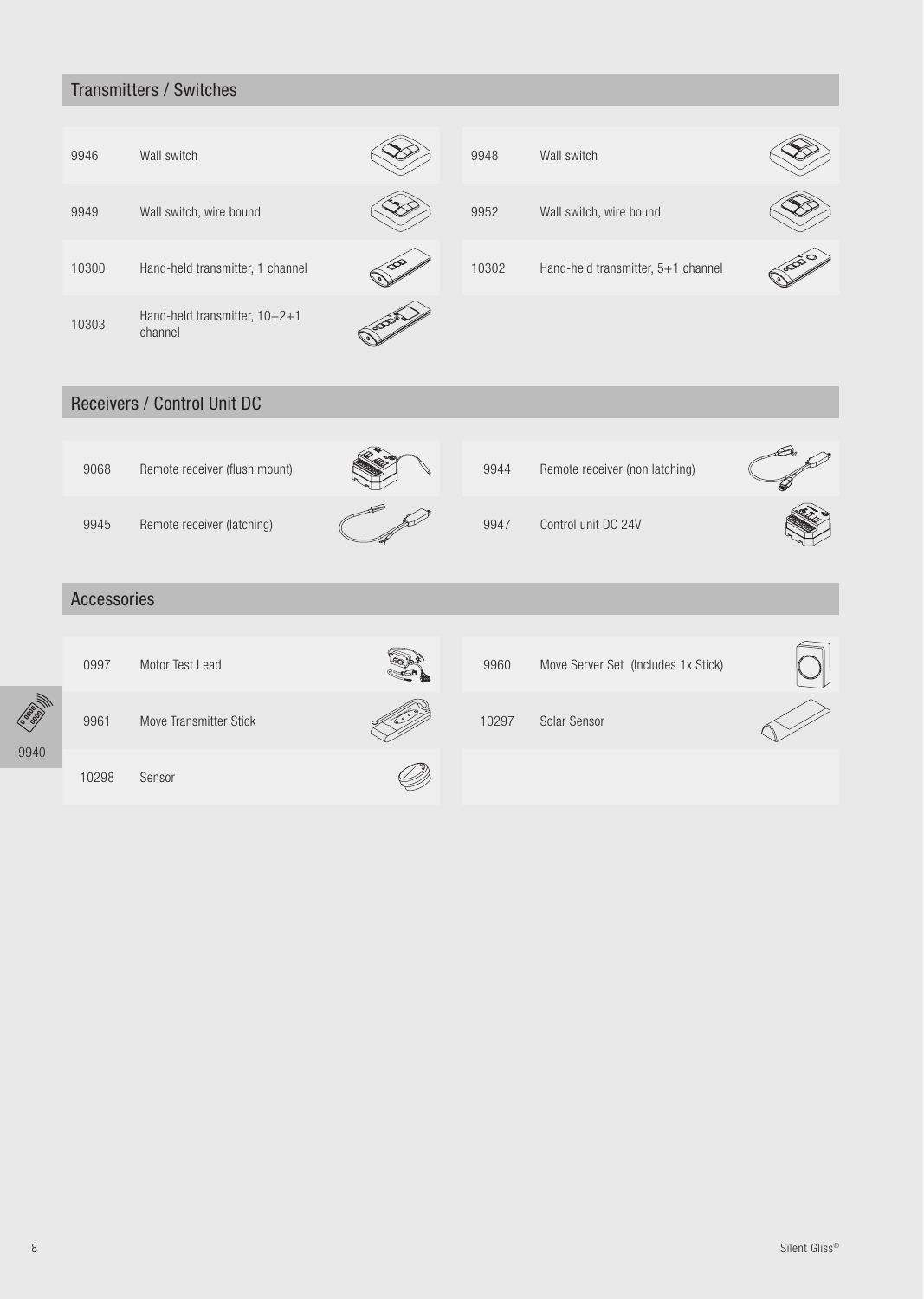#### Transmitter/Receiver Combinations

Motors with integrated receivers



Motors without integrated receiver





A: 230V/24V

The following motors with integrated receivers can be operated directly with hand-held transmitters Silent Gliss 10300, 10302, 10303 and wall switches Silent Gliss 9943, 9946, 9948:

Motor 9060 (Systems 5600) Motor 9091EL (Systems 2650, 2950) Motor 10323, 230V (Systems 2350 up to 15kg, 4550) Motor 10321, 230V (System 4960) Motor 10327, 230V (System 4880) Motor 10523, 230V (System 2350 up to 7.5kg, 4870)

#### A: 230V

The following motors without integrated receivers can be operated in combination with receivers Silent Gliss 9068, 9944 or 9945:

Motor 2160 (Systems 2195, 8950) Motor 4575 (System 4595) Motor 5360 (System 5300) Motor 5805 (System 5800) Motor 8605 (System 8600) Motor 9009 (Systems 8700, 8800)